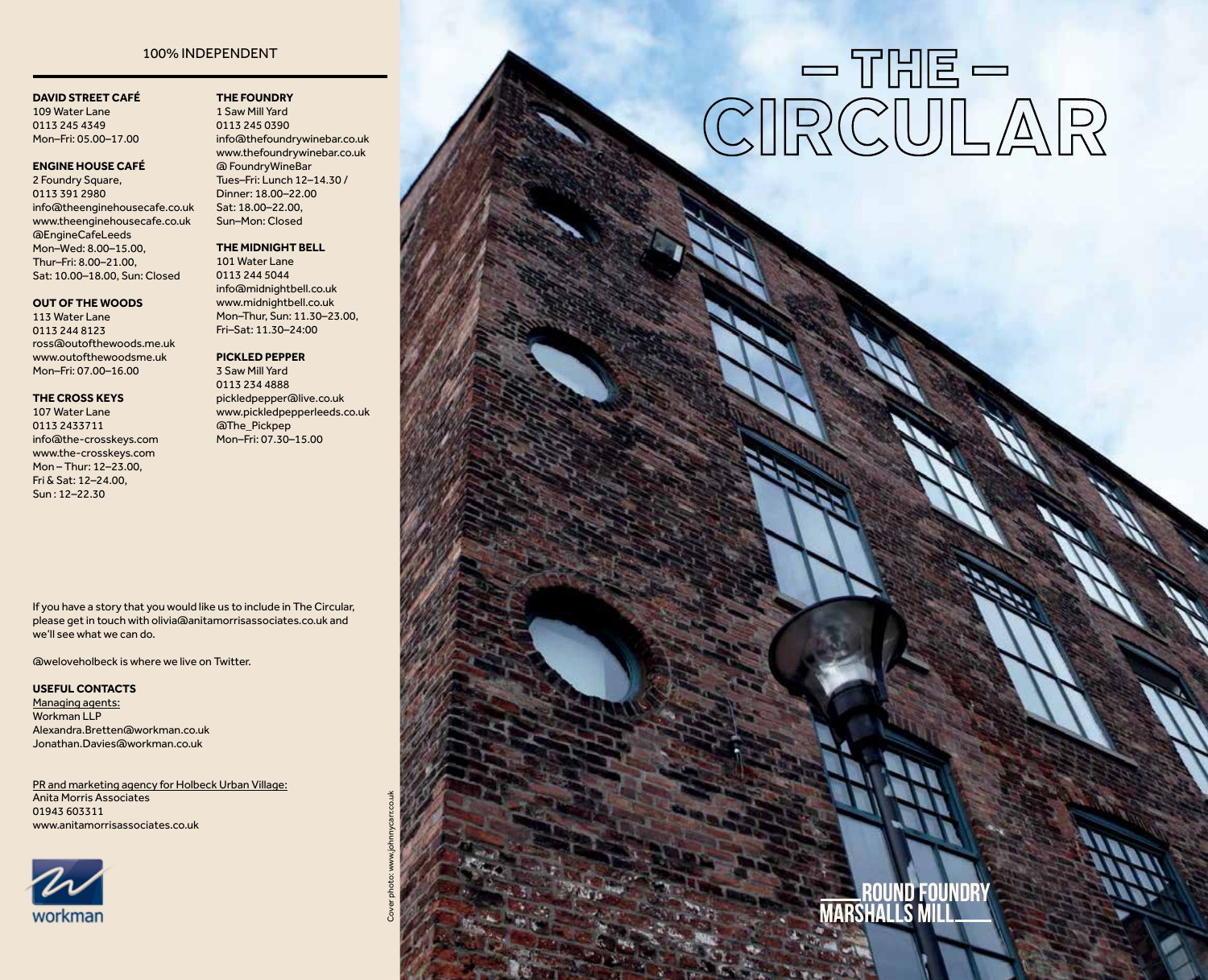INTRODUCTION

# YORKSHIRE'S AMAZING SUMMER



Summer 2016 kicked off to an excellent start with the **Yorkshire Festival 2016** from **Welcome to Yorkshire** which saw more than 165,000 people enjoy an eclectic mix of exhilarating events across the county. The world's biggest disco ball visited **DukeStudios**, Leeds' best-loved statues started talking to the locals, and theatre lovers flocked to their local chippy to watch a musical all about grime music. Bringing summer to a close was the thrilling 2016 **Olympic games** in Rio. Team GB's Yorkshire athletes did the county proud, including 17 medals; 8 gold, 6 silver and 3 bronze. If Yorkshire was a country, it would have finished 17th on the medal table - fantastic stuff! but for now, let's find out what's been happening and what's coming up in our creative corner of Leeds, Holbeck Urban Village.

ROUND & ABOUT

# ANYONE FOR COFFEE?

#### BOLSER DIGITAL AGENCY IS TO HOST A "GETTING TO KNOW YOU" CHARITY EVENT



**Bolser Digital Agency** is to host a "getting to know you" charity event to bring together the whole of HUV.

**Macmillan Cancer Support** are holding their annual 'World's Biggest Coffee Morning' on 30th September and Bolser thought it would be an ideal opportunity to bring the whole of HUV together, in an effort to raise money and get to know everyone.

Bolser moved into Marshall's Court in May, and as a very sociable bunch of digital marketers and designers they wanted an excuse to get all the HUV businesses together to share something everyone has in common, a love of cake.

The plan is to get all of HUV's businesses baking and mingling together at a garden party on the morning of Friday Septemyber 30th, exact location to be

confirmed. There will be games, refreshments and a company bake off with the winner taking the title of Marshall's Best Baker of the Year.

If you would like to be involved, please email coffeemorning@bolser.co.uk with your company name and a rough number of people willing to 'help create a huge stir'.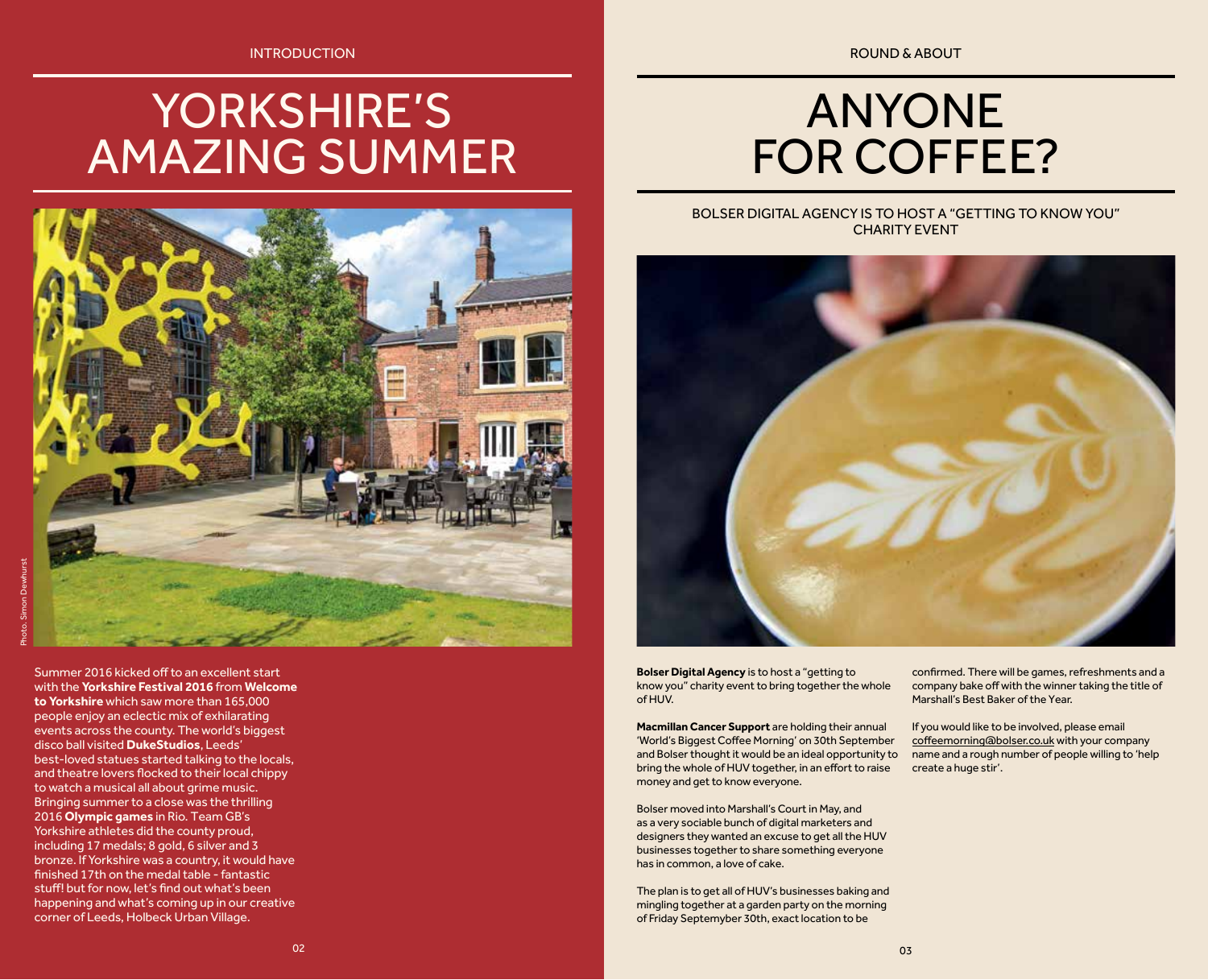## IN & AROUND

#### FORM STRENGTH & CONDITIONING ARE MAKING THEIR MARK ON THE AREA



#### **FORM STRENGTH & CONDITIONING**

Previously based in Armley and known as Crossfit West Yorkshire, Form recently opened a new gym on Leodis Court. Form, which is the home of Crossfit in West Yorkshire, offers a range of fitness programmes with the option to lead into Crossfit training. Their own artisan coffee shop and kids space makes it a great community hang out for all



**Find out more at www.formleeds.com**

#### **A LITTLE REMINDER**

In need of a meeting room, but don't quite have the space in your office? There are a range of meeting rooms to hire at the Round Foundry Media Centre, and HUV tenants get a 25% discount!



It's been a big year for leading architectural practice SDA Architects, who took the plunge earlier this year and moved their practice to a larger 350sqm space at nearby Manor Mills. The relocation coincides with a company rebrand, launch of a new website and the establishment of a new design team dedicated to the education sector – a growing market for SDA.

ROUND & ABOUT **TENANTS NEWS & NEW TENANTS** 

## HELLO & WELCOME



#### Property pioneers **Morgan's City Living** have

snapped up the empty space at 111 Water Lane, which was previously the residence of Tall Ltd. The specialist estate agents, which started the city living revolution some 20 years ago, is set to open a small (yet very interesting) office which will provide property sales, rentals and management services to Velocity, Manor Mills, Granary Wharf, Bridgewater Place and The Round Foundry amongst others. Jonathan Morgan, Managing Director of Morgan's City Living told us, "We are vested in a number of schemes in the HUV area and firmly believe that this will become one of THE best places to live in Leeds city centre. We love the creativity and energy which exists in Holbeck and can't wait to be part of it."

**Sewell Group**, a Yorkshire-based investments, construction and facilities management company, is the latest business to take up a spot in Marshall's Mill. The company, established in 1876 in Hull, employs 400 staff and was recently announced as a major partner for Hull UK City of Culture 2017.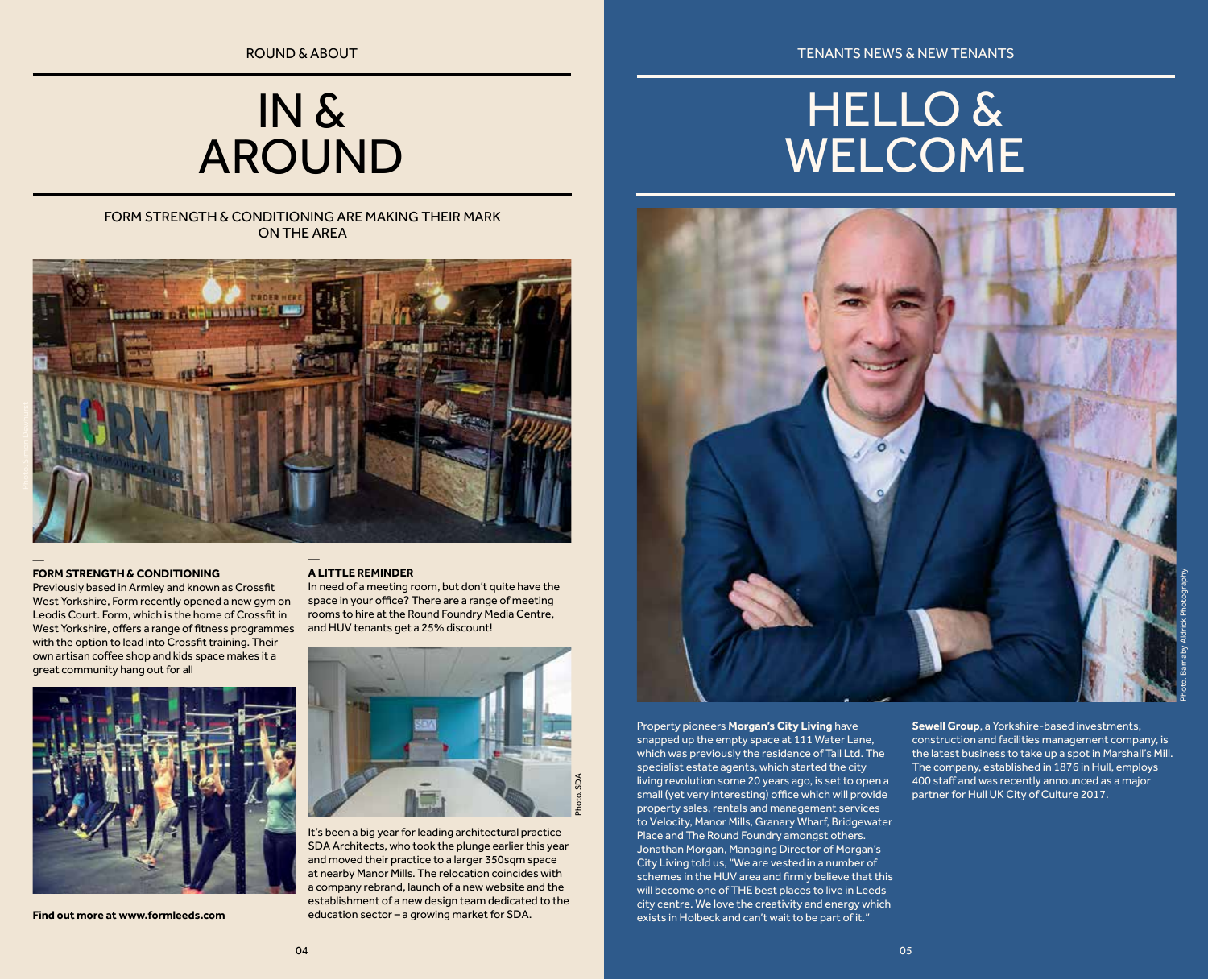# TALL TAKES ON MAMMOTH TASK

# NEW WORK, GOOD WORK

#### NEW WEBSITE FOR BRITISH EXPLORER ED STAFFORD DESIGNED BY TALL



Digital creative agency **Tall Ltd** has been handed the task of designing a new interactive website for British explorer **Ed Stafford**.

If you're not familiar with Ed Stafford, he is more than worth checking out. Ed holds the world record for being the first man to walk the length of the Amazon River, and he has also spent 60 days on a deserted island without any water, food or tools. As you can probably tell, Ed is an interesting, exciting and daring person, and he needed dynamic web content to match his personal qualities. Enter, Tall.

Having previously worked with the **Global FEI**  (International Federation of Equestrian Sports) and England Rugby, Tall were well equipped to take on the task from a sports and adventure angle.

Following some deep diving into Ed's world, Tall crafted a brave strategy that they knew would work online to connect Ed's visual identity more closely with the outdoors, exploration and adventure. Working with fellow Leeds-based video production company **Fresh Cut Creative**, Tall created an interactive website which includes a 'Marooned' style survival experience using gamification techniques.

The aim of the challenge is to help Ed through a number of tasks, with each survival and failure taking the user down a new narrative path. The resulting successes and failures contribute to a narrative result that is customised to each user, making it truly unique experience.

Andrew Beckwith, Lead Designer on the project: "Working with Ed has been an absolute pleasure and a fantastic experience for our whole team. It's been a job where we've not only hugely developed our digital skills, but one where we've learned new skills which we can apply to future clients. It's also been so much fun, which is always important of course."

Tall are set to host 'An Evening with Ed Stafford', a free, invite only event at Tower Works on 22nd September. The event will see Ed Stafford answer questions about his life, career and work with Tall. Guests will be treated to food and drink, and they will also have the opportunity to browse Ed's new website and take on Ed's survival challenge.

#### HOLBECK BUSINESSES ATTRACT MAJOR BRANDS



**SimpleUsability**, based in Marshalls Mill, has been appointed by holiday comparison site **icelolly.com** to deliver a multi-stage project with the ultimate goal of improving the user experience. The project spans initial discovery research into customer behaviour at distinct points of the user journey, the prototyping of alternative functionality around search and filtering options and further iterative testing.

Guy Redwood, SimpleUsability Founder & Managing Director commented, "Offering great user experiences to over 20 million visitors per year is crucial to the icelolly.com business and we're delighted to be involved in understanding customers' behaviour on the site and optimising their user experience. It's a fascinating project to be part of and we're delighted that our research has already had a significant impact on conversion."

**Bloom Agency**, also residing in Marshalls Mill, has recently completed the advertising campaign for a new multimillion pound leisure park in Scarborough. **Alpamare**, a brand new leisure complex complete with slides, a wave machine, and an outdoor pool, awarded Bloom with the contract to promote the £14m attraction in January. It is hoped that the advertising campaign will attract half a million visitors every year, which would be a major boost for the Yorkshire seaside town.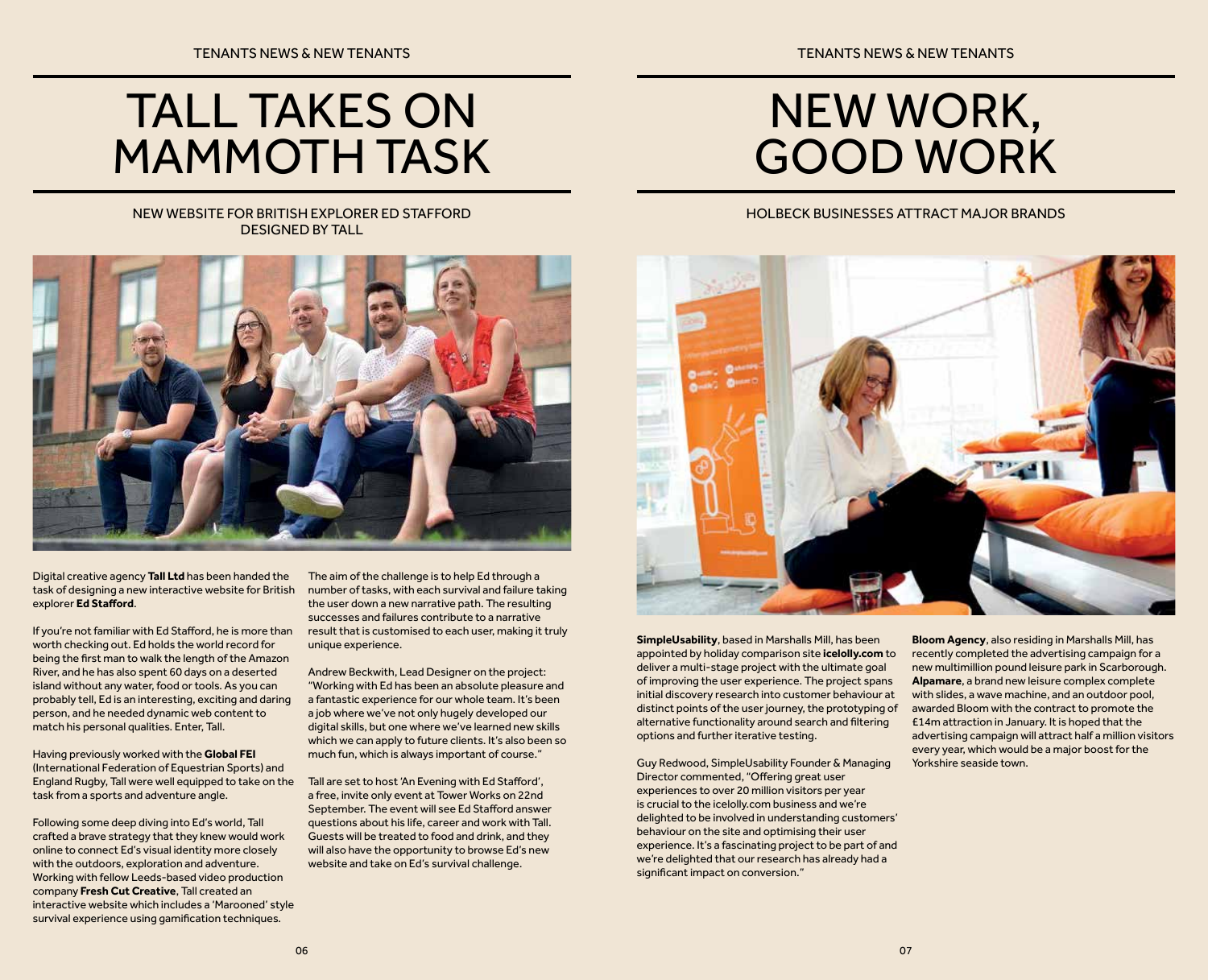# ARTIST DUO SPIRALS INTO HOLBECK

LONE TWIN AIM TO CROSS BOUNDARIES AND BRING THE COMMUNITY TOGETHER



This November, the biennial **Compass Festival** is set to take over Leeds, with live, interactive art popping up all over the city. One of the projects that the festival is supporting is 'Spiral' by artist duo **Lone Twin**. Close friends as well as artists Gary Winters and Gregg Whelan are Lone Twin and their innovative work has been shown at major festivals and venues all over the world. Despite being an international company based in the West Yorkshire town of Ilkley, Lone Twin have never been to Holbeck before.

'Spiral' is a walking project, an artwork that moves. Starting on Friday 11th November, Gary and Gregg will draw a spiral over a map of Holbeck and across 7 days will attempt to walk the entire route wherever it takes them, talking to people and collecting objects and stories as they go. At the end of each day they will make a small exhibit of the objects collected and on the final day – Thursday 17 November – they will hold a big party to celebrate the completion of the walk and give back some of the collected objects.

Compass Festival would love to get together with local Holbeck residents, workers and community activists to introduce both Lone Twin and the project they would like to make.

We talked to Annie Lloyd, Compass Festival Director: **"We would like everyone local to Holbeck and the Urban Village to know about the project and, if possible, help us spread the word about it. Gary and Gregg will meet lots of people on their walk and some, of course, will have no idea what the artists are doing. And that's fine. But it's also important that some people are aware of it and contribute to it before they set off. We're aware that Holbeck Urban Village is absolutely bursting with creative talent, so we're hoping to bring together lots of creative types to celebrate live art in Holbeck."**

Lone Twin added: "**We're really looking forward to bringing Spiral to Holbeck Urban Village, as this is a project which can only come to life with the involvement of the interesting people we encounter on our journey. We want this to be a project which local people can really get involved in so we're very much looking forward to meeting everyone and hearing their thoughts and ideas on 22nd September."**



Compass Festival would like to invite Holbeck residents and workers to a short meeting with refreshments on 22 September at 12.30 – 1.30pm at Holbeck Underground Ballroom to introduce Gary and Gregg, describe 'Spiral' in more detail. There will be the chance to have a look at some images of their work, discuss ideas you might have of where to draw the spiral, suggest possible routes, and ask any questions you may have.

Compass Festival and Lone Twin are hoping to see plenty of faces at the event, so those interested are welcome to bring as many people along as they like. Anyone interested in knowing more about the project but unable to make it on 22nd September can get in touch via the following email address and a Compass Festival representative will get in touch.

**All RSVPs and information requests should be sent to Marie Millward at info@ compassliveart.org.uk**